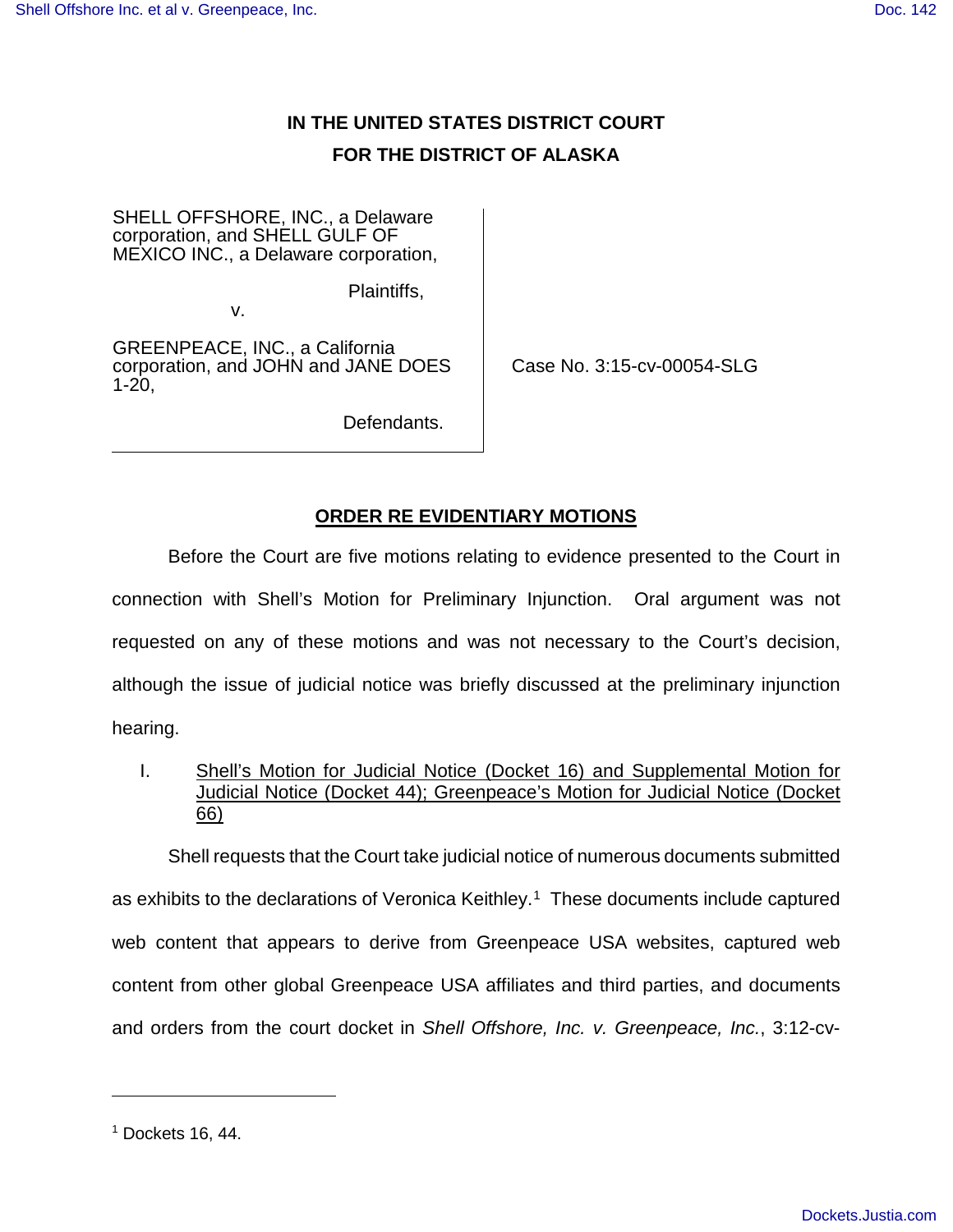00042-SLG. For its part, Greenpeace also requests that the Court take judicial notice of captured web content submitted as exhibits to the declaration of Carol McNeese.<sup>[2](#page-1-0)</sup>

The parties have filed their motions for judicial notice pursuant to Local Rule 7.2(d)(2) of the District of Alaska's current local rules.<sup>[3](#page-1-1)</sup> That local rule directs litigants to file a motion asking the court to take judicial notice of materials or information that is not readily available in print or that is from an internet site. But Evidence Rule 201 limits the type of facts of which a district court may take judicial notice to only those facts that are "not subject to reasonable dispute" because the fact is either "generally known within the trial court's territorial jurisdiction" or "can be accurately and readily determined from sources whose accuracy cannot reasonably be questioned."<sup>[4](#page-1-2)</sup> Granting judicial notice of a fact conclusively establishes that fact in a civil case.<sup>[5](#page-1-3)</sup> Therefore, granting broad judicial notice of documents is not appropriate when those documents contain facts that may well be in dispute. Stated differently, the parties' motions for judicial notice each seek relief that is at odds with this Court's reading of Federal Rule of Evidence 201. Moreover, as both parties noted, each has submitted declarations attesting to the authenticity of the documents or website content. Accordingly, the Court has admitted the exhibits for

 $\overline{a}$ 

<span id="page-1-0"></span><sup>2</sup> Docket 66.

<span id="page-1-1"></span> $3$  See D.Ak. LR 7.1(d). This local rule is actively under review by a court advisory committee. The Court acknowledges and appreciate counsel's efforts to comply with the local rules.

<span id="page-1-2"></span><sup>4</sup> Evidence Rule 201(b). At the preliminary injunction hearing, the Court noted and acknowledged the tension between this evidence rule and the local rule with respect to motions for judicial notice.

<span id="page-1-3"></span><sup>&</sup>lt;sup>5</sup> See Fed. R. Evid. 201(f) ("In a civil case, the court must instruct the jury to accept the noticed fact as conclusive.").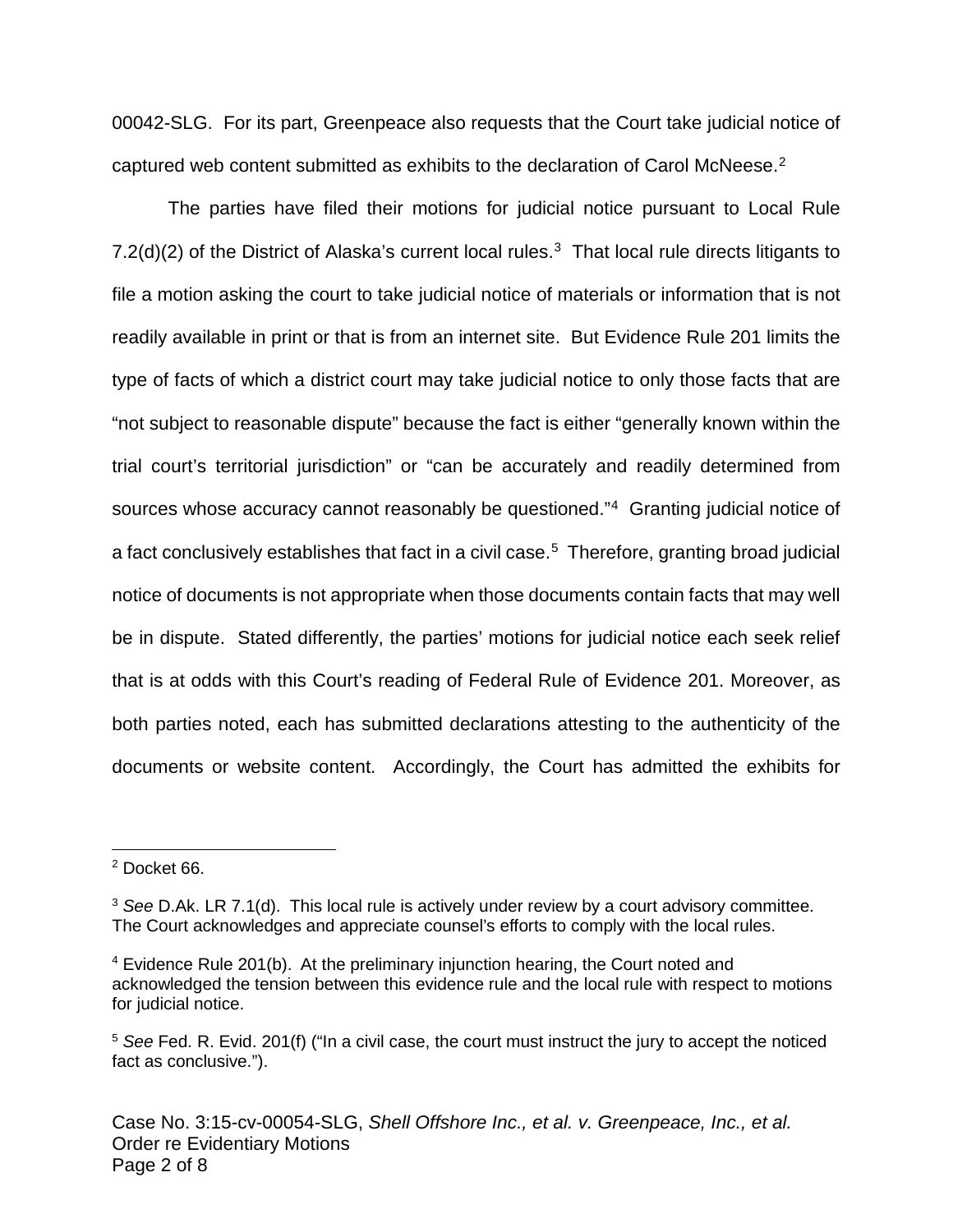purposes of the preliminary injunction proceedings even though the Court is not taking judicial notice of them.<sup>[6](#page-2-0)</sup> Accordingly, the motions at Dockets 16, 44, and 66 will all be denied.

## II. Motion to Strike and/or Exclude Lay Opinion Testimony (Docket 84)

Greenpeace USA moves the Court to strike certain testimony contained within the declarations of two Shell witnesses—David George and Rocky Lee. In the Order Granting Motion for Preliminary Injunction, the Court relied upon the testimony of these witnesses. The Court acknowledged that by doing so, the Court was implicitly denying the Motion to Strike as to those witnesses.<sup>[7](#page-2-1)</sup> This portion of this Order is intended to explain the basis for the Court's determination.

The Court finds that the objected-to portions of the declarations of Mr. George and Mr. Lee about safety zones at sea and in the air constitute expert opinion testimony, as that testimony was based on scientific, technical, or other specialized knowledge that would appear to fall within the scope of Rule 702.<sup>[8](#page-2-2)</sup> Thus, Greenpeace USA's objection to their testimony as inadmissible lay opinion evidence is not applicable.

Greenpeace USA also asserts that each of these witness's opinions are conclusory and therefore inadequate. But the Court finds any deficiency with regard to the basis for the witness's opinions was sufficiently addressed in the context of a

 $\overline{a}$ 

<span id="page-2-0"></span><sup>&</sup>lt;sup>6</sup> See Docket 93 (List of Exhibits) (Exhibit UU was not admitted); see also Herb Reed Enters., LLC v. Florida Entm't Mgmt, Inc., 736 F.3d 1239, 1250 n.5 (9th Cir. 2013) ("Due to the urgency of obtaining a preliminary injunction at a point when there has been limited factual development, the rules of evidence do not apply strictly to preliminary injunction proceedings.").

<span id="page-2-1"></span> $7$  See Docket 111 (Prelim. Inj.) at 13 n.41.

<span id="page-2-2"></span><sup>8</sup> See Docket 84 at 5, 9; Fed. R. Evid. 701.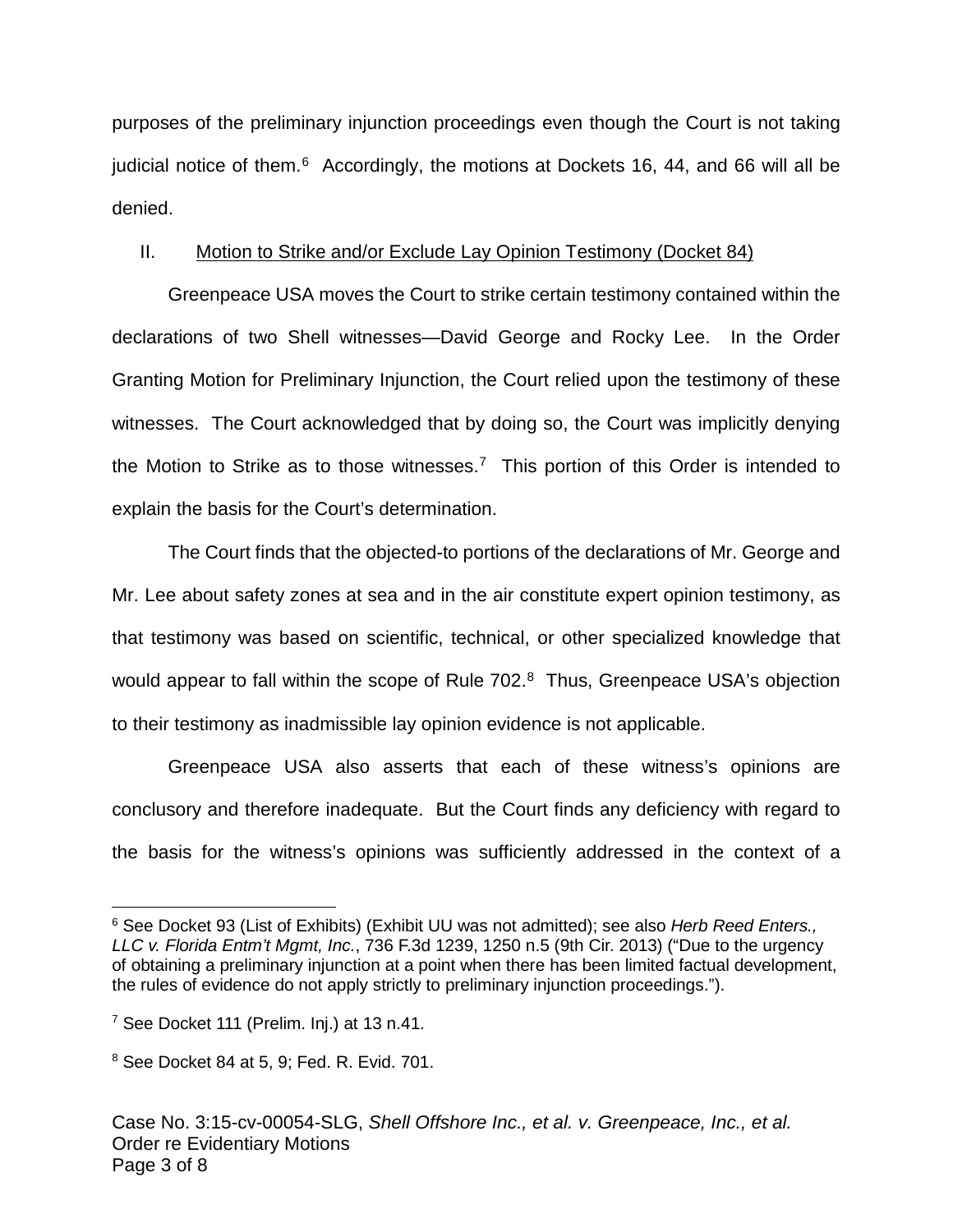preliminary injunction hearing when Greenpeace USA was provided the declarations well in advance of the hearing and accorded the opportunity to cross-examine each of the declarants at the preliminary injunction hearing. The Court has considered the deficiencies that Greenpeace USA has asserted with respect to the declarations in assessing the weight to accord to this testimony. And yet, it bears noting in this regard that the objected-to testimony of these witnesses relating to the appropriate size of safety zones was unrebutted by any witness presented by Greenpeace USA at the preliminary injunction hearing, as it elected to rely instead upon cross-examination of Shell's witnesses and certain Coast Guard regulations.

Greenpeace USA asserts that if Mr. George and Mr. Lee's testimony is treated as expert testimony, then Shell failed to comply with the expert disclosure requirements of Civil Rule 26. Greenpeace USA asserts that the Court should not have exercised its discretion to relax the expert disclosure rules in this case because Shell should have anticipated that Greenpeace USA would again be facing the same long-standing opposition by Greenpeace USA that occurred three years ago, such that Shell should have prepared its experts accordingly. But Shell was not required to anticipate that a Greenpeace USA employee would climb onto Shell's contracted vessels in the middle of the Pacific Ocean and that emergency injunctive relief would need to be sought. And, as Shell notes, at the initial scheduling hearing in this case held on April 10, 2015, both parties were accorded the opportunity to propose additional procedural requirements for the preliminary injunction hearing, but Greenpeace USA did not request further expert disclosures apart from the declarations that had already been provided to it at that time. In these circumstances, for purposes of the preliminary injunction hearing, the Court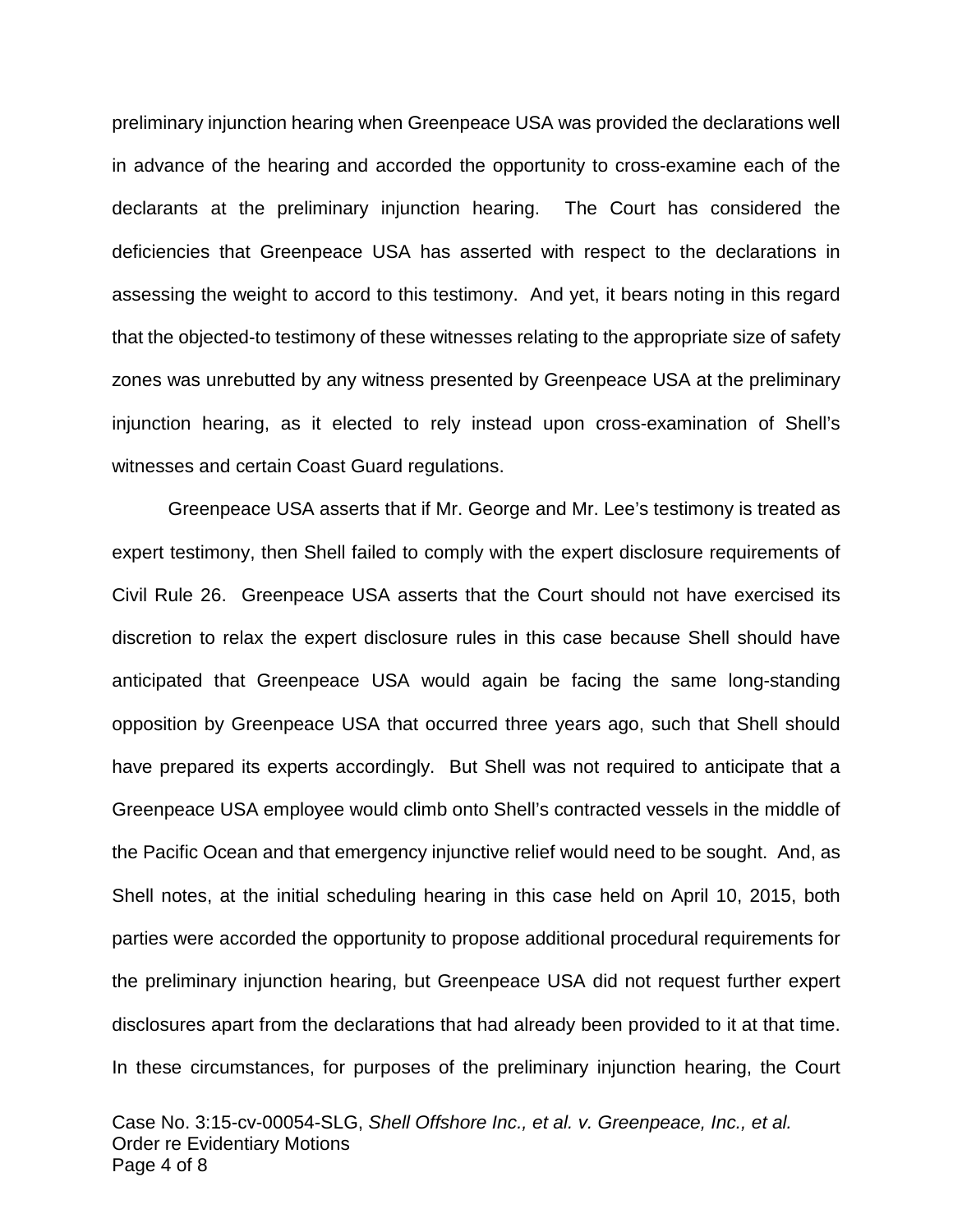declines to strike the testimony of Mr. George and Mr. Lee based on a lack of complete compliance with the pretrial disclosure requirements for experts set out in Civil Rule 26.

Greenpeace USA's motion to strike also objects to certain portions of the declaration of Michael Battle related to the safety risks associated with Greenpeace USA protests against Shell vessels.<sup>[9](#page-4-0)</sup> Shell responds that these statements are not expert opinions, but are "common sense."<sup>[10](#page-4-1)</sup> The Court did not accord any weight to the statements by Mr. Battle to which Greenpeace USA has objected; those particular statements did not assist the Court in applying the 4-factor preliminary injunction analysis in this case.<sup>[11](#page-4-2)</sup> Rather, as discussed in the preliminary injunction order, the Court relied primarily on the testimony of Greenpeace USA's witness Mary Sweeters with respect to Greenpeace USA's future intended actions against Shell.<sup>[12](#page-4-3)</sup> The Court concurs with Greenpeace USA that the objected-to statements by Mr. Battle would not be admissible under Rule 701 as lay opinion testimony. But given the more relaxed rules of evidence for preliminary injunction proceedings, the Court will not strike these statements from the record.

Accordingly, the Court has denied Greenpeace USA's Motion to Strike the testimony of the three Shell witnesses at Docket 84.

 $\overline{a}$ 

<span id="page-4-3"></span> $12$  Docket 111 at 6.

<span id="page-4-0"></span><sup>&</sup>lt;sup>9</sup> See Docket 84 at 8-9, which lists the specific paragraphs to which objection is made.

<span id="page-4-1"></span> $10$  Docket 96 at 10.

<span id="page-4-2"></span> $11$  But see Docket 111 at 7, n.22 regarding that portion of the Battle Declaration at paragraph 5 upon which the Court did rely and that was not objected to by Greenpeace USA.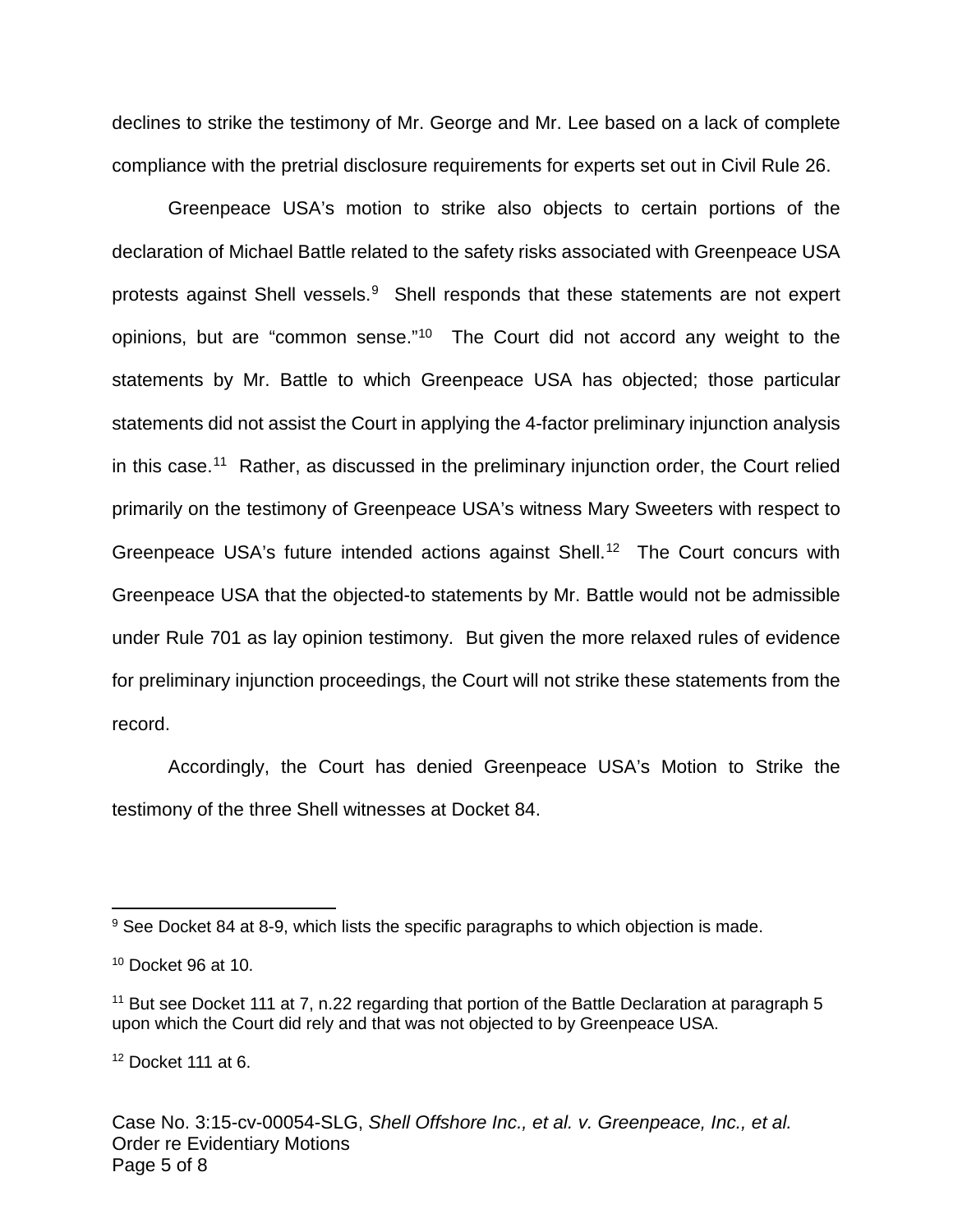## III. Motion to Strike Plaintiffs' Hearsay Exhibits (Docket 88)

In this motion, Greenpeace USA seeks an order that would strike from the record certain exhibits submitted by both Greenpeace USA and Shell in their extensive filings on Shell's motion for preliminary injunction. The Court admitted all but one of the parties' proposed exhibits at the April 28, 2015 preliminary injunction hearing.<sup>[13](#page-5-0)</sup> At that hearing, Greenpeace USA orally raised an objection to the Court's consideration of numerous exhibits, then filed this motion the following day on April 29, 2015.

Greenpeace USA's motion to strike acknowledges that the Court has the discretionary authority to admit hearsay evidence when ruling upon a preliminary injunction. But as to the news stories Shell has filed, Greenpeace USA maintains that the "sheer volume" and "exceptionally broad array of alleged web-based news sources of questionable reliability" warrant exclusion. Greenpeace USA also seeks to strike from the record materials contained in Shell's exhibits that were obtained from other Greenpeace entities' websites.<sup>[14](#page-5-1)</sup> And, for consistency, Greenpeace USA proposes to strike the news articles and similar exhibits that it itself submitted in opposition to Shell's motion. [15](#page-5-2) In support of its motion, Greenpeace USA has filed charts which identify the exhibits, or portions of exhibits that it seeks to have stricken.[16](#page-5-3)

1

<span id="page-5-0"></span><sup>&</sup>lt;sup>13</sup> Docket 93 (Exhibit List) (Exhibit UU was not admitted).

<span id="page-5-1"></span><sup>14</sup> Docket 88 (Motion) at 2.

<span id="page-5-2"></span><sup>15</sup> Docket 98-2.

<span id="page-5-3"></span><sup>16</sup> Docket 98-1, 98-2 (Amended Corrected Exhibits A and B).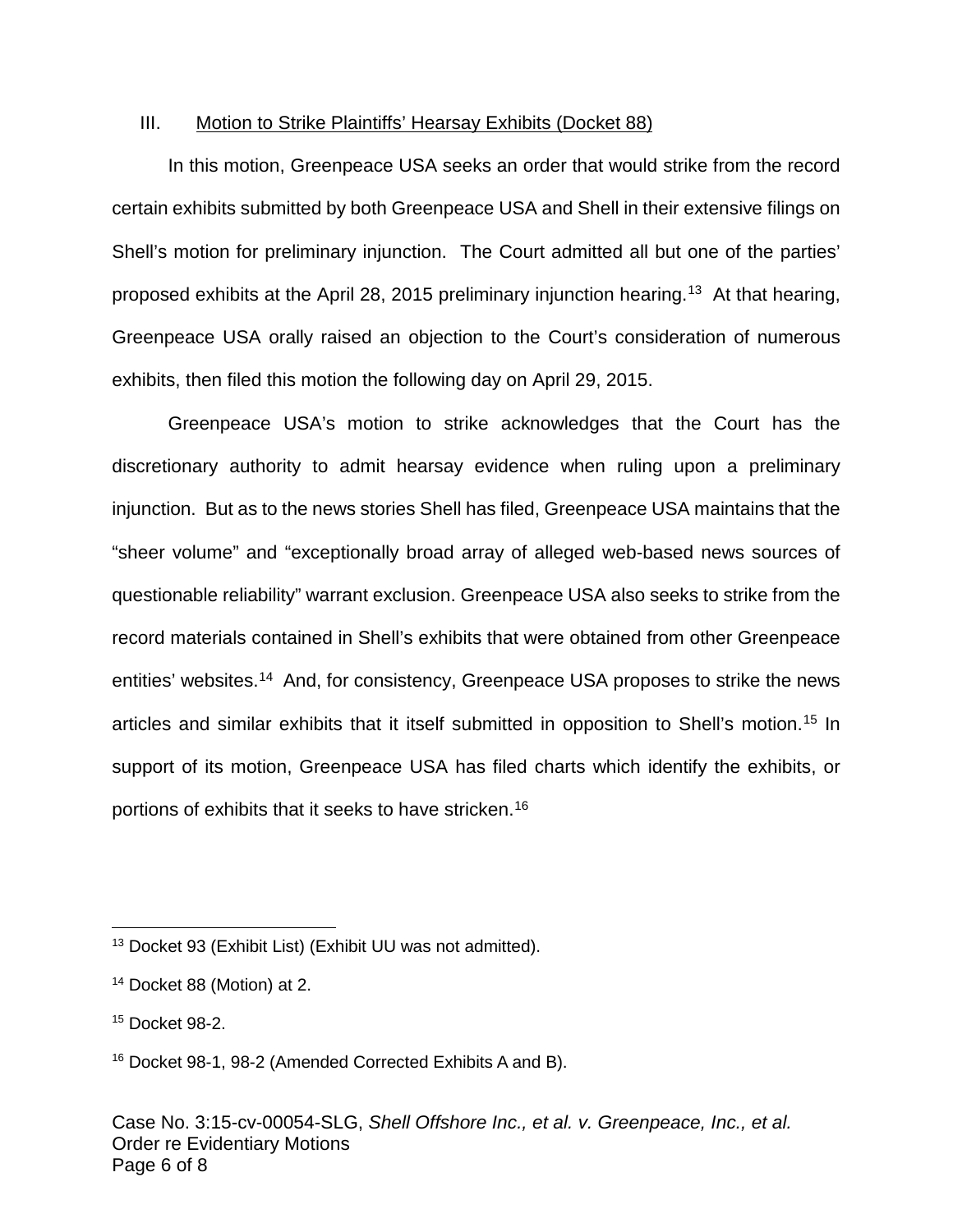Shell responds that Ninth Circuit authority permits a district court to consider hearsay in deciding whether to issue a preliminary injunction.<sup>[17](#page-6-0)</sup> Shell takes this authority to consider hearsay one step further, asserting that "[i]n asking the Court to 'strike' evidence on hearsay grounds, Greenpeace USA invites error."<sup>[18](#page-6-1)</sup> Shell also observes that "Greenpeace USA has not factually disputed the accuracy of any of the statements that it asks the Court to strike."[19](#page-6-2)

The Court issued its preliminary injunction order on May 8, 2015. In so doing, the Court relied heavily upon the testimony of Ms. Sweeters and Shell's witnesses as well as the parties' non-hearsay exhibits as identified by Greenpeace USA in its charts, and as to which Greenpeace USA has not raised any objection to admission. The Court accorded essentially no weight to the other extensive documentation submitted by each party, except to the extent that a witness agreed with and adopted certain hearsay statements at the preliminary injunction proceeding. And the Court has not determined because it was not necessary for the Court to determine on the limited record and briefing on this topic before the Court at this juncture—whether or not the statements by other Greenpeace entities discussing the boarding of the Polar Pioneer are admissible nonhearsay against Greenpeace USA.<sup>[20](#page-6-3)</sup> Rather, the Court simply accorded those

 $\overline{a}$ 

<span id="page-6-0"></span><sup>&</sup>lt;sup>17</sup> Docket 97 (Opp.) at 2 (citing Johnson v. Couturier, 572 F.3d 1067, 1083 (9<sup>th</sup> Cir. 2009)).

<span id="page-6-1"></span><sup>&</sup>lt;sup>18</sup> Id. But see Republic of the Philippines v. Marcos, 862 F.2d 1355, 1363 (9<sup>th</sup> Cir. 1988) ("It was within the discretion of the district court to accept . . . hearsay for purposes of deciding whether to issue the preliminary injunction.").

<span id="page-6-2"></span> $19$  Docket 97 (Opp.) at 4.

<span id="page-6-3"></span> $20$  Docket 97 (Opp.) at 6-7.